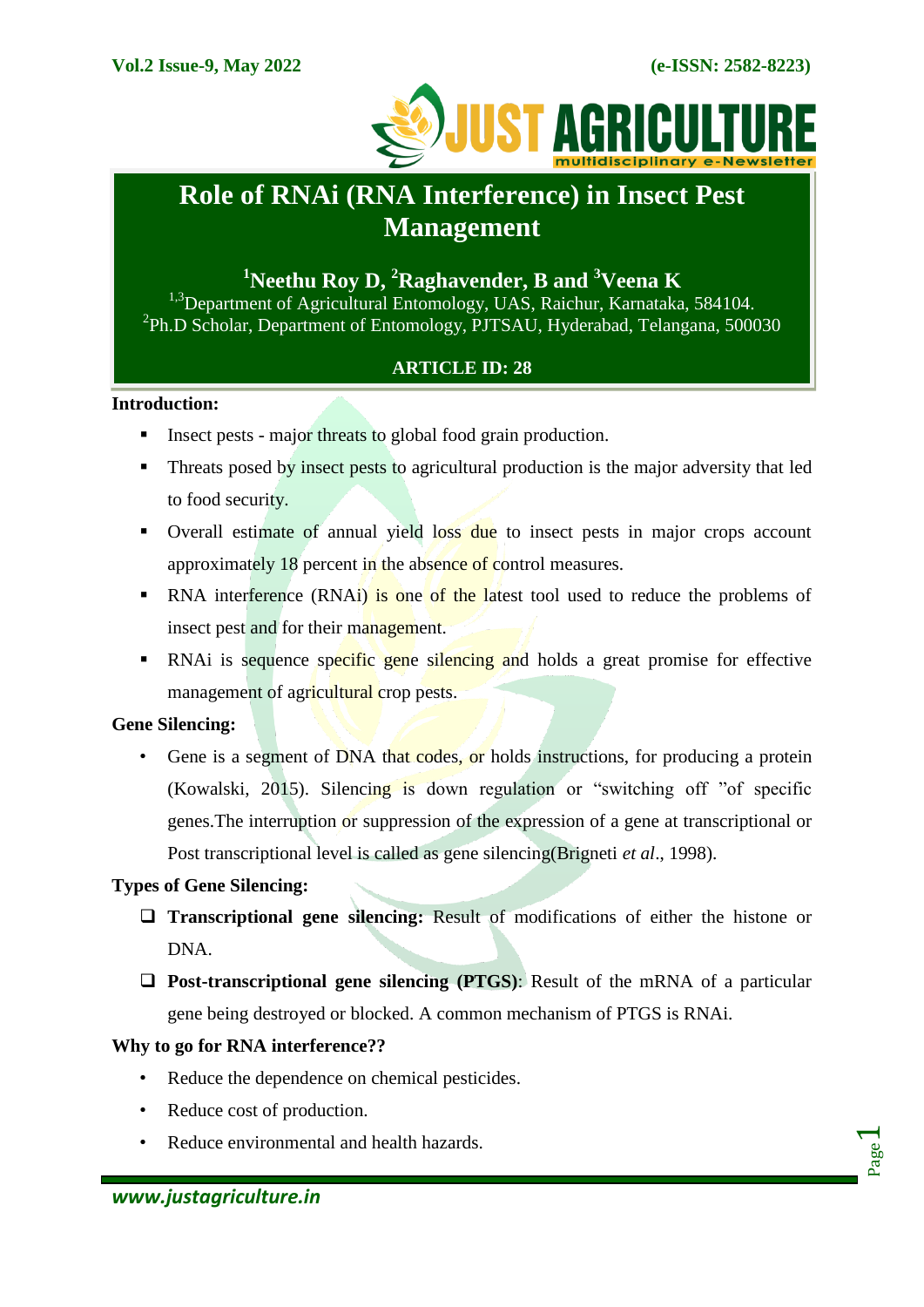

- Precise and reliable.
- Effective management of target pests.
- Excellent strategy for reducing specific gene expression in several insect orders, including Diptera, Coleoptera, Hymenoptera, Orthoptera, Blattodea, Lepidoptera and Isoptera.

## **RNAi (RNA Interference):**

- A biological process in which dsRNA molecules inhibit gene expression by causing the destruction of specific mRNA molecules
- ❖ In plants dsRNAs may be generated from three sources:
	- 1. Viral replication intermediates
	- 2. Products of the endogenous RNA-directed RNA polymerase
	- 3. Transcribed inverted repeats

## **Mechanism of Gene Silencing**

#### **Step- 1**

- $\triangleright$  dsRNA is processed into sense and antisense RNAs
	- $\bullet$  21-25 nucleotides in length
	- $\bullet$  have 2-3 nt  $3'$  overhanging ends
	- Done by Dicer (an RNase III-type enzyme)

## **Step- 2**

 $\triangleright$  siRNAs associate with RISC (RNA- induced silencing complex) and unwind

## **Step- 3**

 $\triangleright$  Antisense siRNAs act as guide for RISC to associate with complementary single stranded mRNAs.

## **Step- 4**

- $\triangleright$  RISC cuts the mRNA approximately in the middle of the region paired with the siRNA.
- $\triangleright$  mRNA is degraded further.

## **Causes of gene silencing:**

- Methylation of transgenes
- Degradation of transgenic mRNA in cytoplasm
- Inactivation of homologous gene by transcriptional and post-transcriptional regulation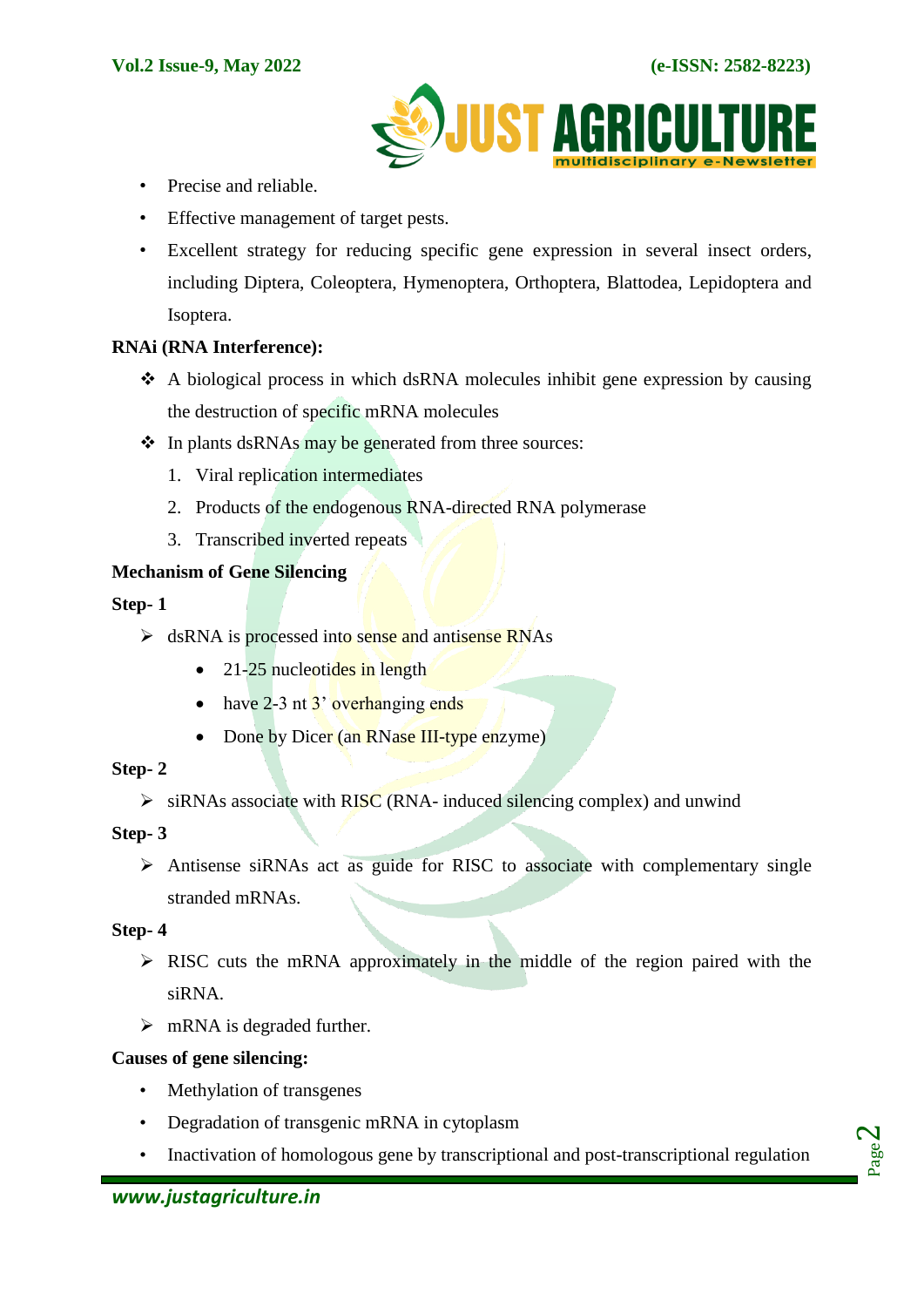

#### **Methods of dsRNA uptake in insects:**

#### **1. Microinjection:**

- Direct injection of dsRNA into the body of insects.
- Most effective delivery.

#### **Advantage:**

• High efficiency of inhibiting gene expression.

#### **Limitations**:

- Costly
- Complicated steps

#### **2. Soaking:**

- Suitable only for certain insect that readily absorb dsRNA from the solution.
- It is rarely used.

#### **Disadvantage:**

• Less effective compare to the injection method.

#### **3. Feeding of Artificial diet :**

- Convenient and easy.
- More natural method of introducing dsRNA into insect body
- Popular in very small insects that are more difficult to manipulate using microinjection.

## **Limitations:**

• Greater amount of material needed, otherwise incomplete silencing (Chen *et al.,*  2010).

#### **4. Transgenic plants:**

- Pest control using transgenic plants expressing dsRNA.
	- $\Box$  Transgenic corn dsRNA against the vacuolar ATPase gene (v-ATP) increase the mortality decreases the damage caused by *Diabrotica virgifera virgifera*.
	- $\Box$  Introduction of RNAi elements in Tobacco and Arabidopsis plants supress the CYP6AE14 gene, which is directly related to gossypol detoxification in *H. armigera*, increases the toxicity of gossypol feeding on such transgenic plants.

#### **Some cases of RNAi based insect pest control:**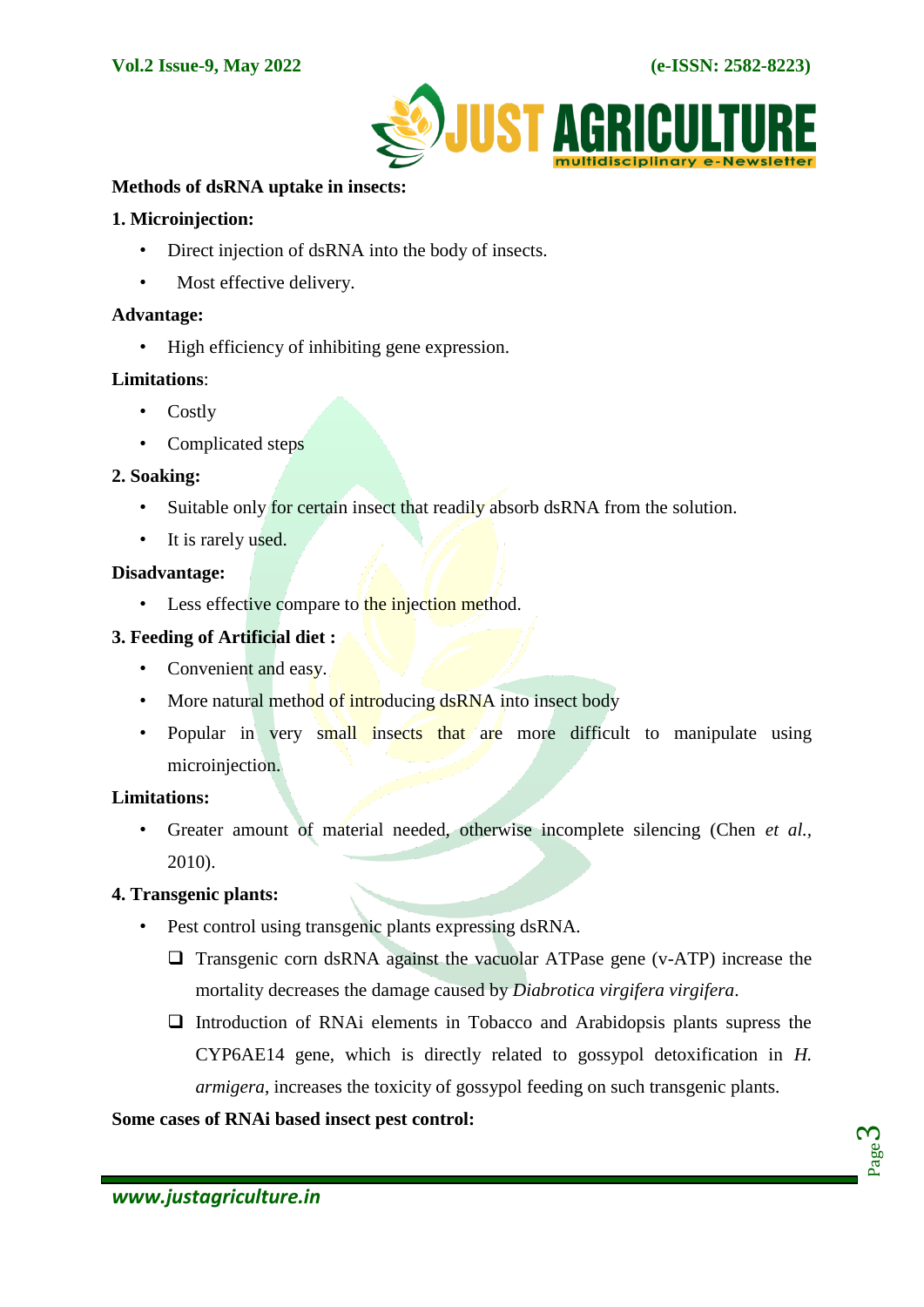

## **1. Silencing of Chitin Synthase A gene in** *Spodoptera litura* **(Fabricius) Using RNAi Approach :**

- dsRNA mediated strategy for the management of *S. litura* targeting chitin synthase (SlCHSA) gene.
- In this study, the SICHSA gene specific dsRNA was synthesized and assessed their effect on growth and development of *S. litura* under in vitro conditions.
- Comparatively lower larval body weight and moulting rate was observed on the larvae fed with dsSlCHSA treated leaves than in untreated leaves.
- The results suggested that SICHSA can be used as a good candidate gene for RNAi based insect pest control.

## 2. **Transgenic cotton plants expressing the HaHR3 gene conferred enhanced resistance to** *H. armigera* **and improved cotton yield.**

- RNAi insect-resistant transgenic plants expressing double-stranded RNA (dsRNA) that is ingested into insects to silence target genes can affect the viability of pest or even lead to death.
- HaHR3, a molt-regulating transcription factor gene was selected as a target expressed in plants to control *Helicoverpa armigera* by RNAi technology.
- In this work, they selected dsRNA-HaHR3 fragment to silence HaHR3 in cotton bollworm for plant mediated-RNAi research.
- A total of 19 transgenic cotton lines expressing HaHR3 were successfully cultivated, and seven generated lines were used to perform feeding bioassays. Transgenic cotton plants expressing dsHaHR3 were shown to induce high larval mortality and deformities of pupation and adult eclosion when used to feed the newly hatched larvae, and 3rd and 5th instar larvae of *H. armigera***.**

## **3. Oral Delivery of Double-Stranded RNAs Induces Mortality in Nymphs and Adults of the Asian Citrus Psyllid,** *Diaphorina citri.*

- Asian citrus psyllid (ACP) is the vector of the phloem-limited bacteria *Candidatus Liberibacter americanus* and *Candidatus Liberibacter asiaticus*, the causal agents of the devastating citrus disease huanglongbing (HLB).
- RNA interference (RNAi) has proven to be a promising tool to control pests and explore gene functions.

Page 4